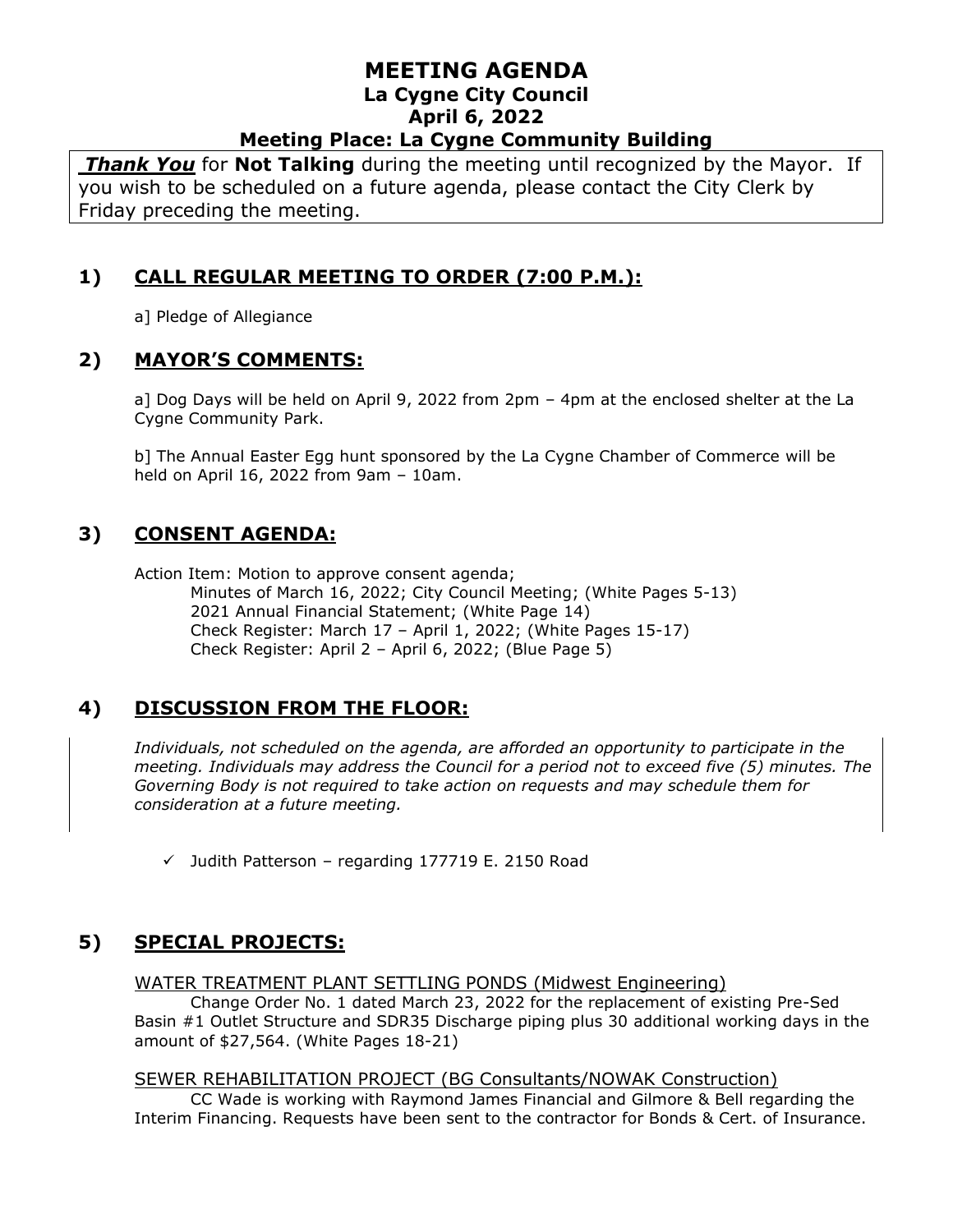#### **5) SPECIAL PROJECTS:**

#### KDOT CCLIP (Killough Construction and CFS Engineer)

Killough Construction mobilized on Monday, March 28, 2022. The project is underway. Utility items have been rendered. Installation of the stormwater piping started at the Baptist Church and they are working towards the West. Payment Voucher for CFS Engineering for work performed from January 1, 2022 through February 25, 2022. (White Pages 22-24) *Action Needed: Motion to approve as to form.*

#### NEW FIRE STATION

CC Wade submitted the application for the FOB Trustee Foundation grant. CC Wade is excited to announce the City of La Cygne received \$100,000 in grant funding from Roman and Kelly Foundations. Disbursement is expected sometime in the next two to three weeks. CC Wade has spoken to First Option Bank, Gilmore & Bell and USDA regarding financing for the remainder \$174,406. (Bond information at the table)

#### ARPA (AMERICAN RESCUE PLAN ACT)

At this time \$100,000 of the ARPA dollars are committed to the new Fire Station if the grant from First Option Bank is received. If the grant from FOB is not received then the total ARPA funds in the amount of \$170,770 will be utilized towards the new Fire Station. If the grant from FOB is received, what project would the Council consider to dedicate the remaining \$70,770?

#### STORMWATER MASTER PLAN

BG Consultants Client agreement for Stormwater Master Plan. (White Pages 25-31)

### **6) REPORTS OF CITY OFFICERS:**

- $\checkmark$  City Attorney Burton Harding (Blue Page 6)
- $\checkmark$  Police Chief & Codes Officer Tina Fenoughty (Blue Page 7)
- $\checkmark$  Codes Officer Allison Fox
- $\checkmark$  Public Works Department Dan Nasalroad (Blue Page 8)
- $\checkmark$  Fire Chief Dan Nasalroad (Blue Page 9-10)
	- 1. Purchase Order No. 2022-4 for New tires for Engine #31
- $\checkmark$  City Clerk Jodi Wade (Blue page 11)
- $\checkmark$  City Treasurer Connie Gore (Blue Page 12)

### **7) REPORTS OF COUNCIL COMMITTEES:**

- a] Water & Gas--------------------------------------- Danny Curtis ------- Keith Stoker
- $\checkmark$  Letter to owner of 177719 E. 2150 Road regarding options water connection to city main. (At the table)
- b] Street ---------------------------------------------Jerome Mitzner------Tommy Capp
- c] Sewer----------------------------------------------Keith Stoker ---------Thomas Capp
- ✓ Letter to patrons regarding upcoming Sewer Rehabilitation Project (White Page 32)
- d] Cemetery------------------------------------------Danny Curtis ------- David Brenneman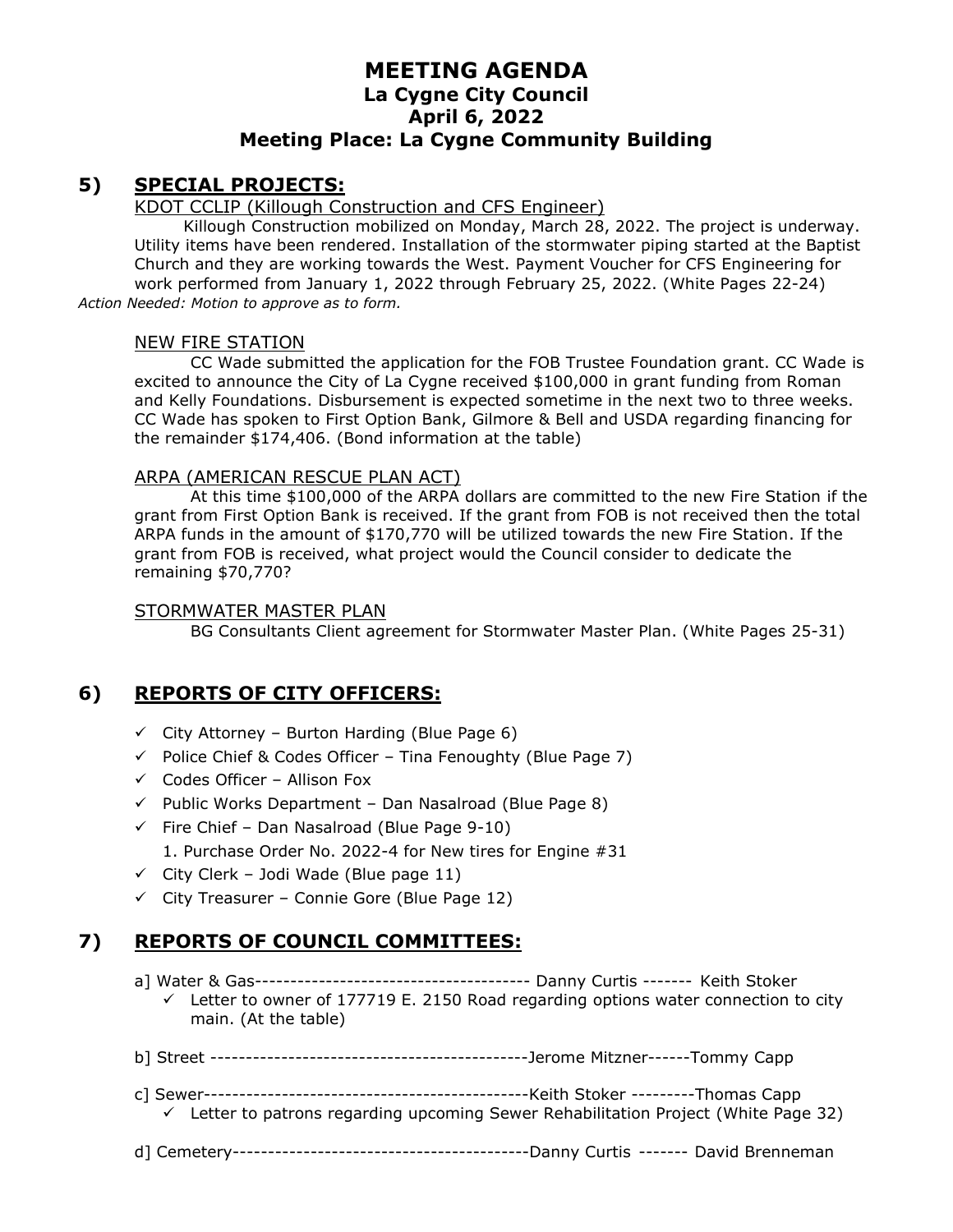## **7) REPORTS OF COUNCIL COMMITTEES CONTINUED:**

e] Public Safety---------------------------------------Jerome Mitzner------ Keith Stoker ✓ Mobile/Manufactured/Modular Home Code review workshop.

- f] Community Building------------------------------ David Brenneman ---Thomas Capp g] Employee Relations & Training------------------ Jerome Mitzner ----- Danny Curtis
- h] Park------------------------------------------------David Brenneman

## **8) SPECIAL COMMITTEE REPORTS:**

a] Emergency Management – None

b] Chamber of Commerce –

c] Planning & Zoning Commission – Follow up from the Community Workshop with IBTS on the comprehensive plan revision. (White Page 33-38)

### **9) UNFINISHED BUSINESS:**

a] Draft resolution for COVID-19 safety practices and procedures. CC Wade is still working on a draft. (White Page 39)

b] 2023 Budget Workshop: April 11, 2022 (?)

b] Proposal from Carl Brown to perform a Water and Sewer analysis. **(TABLED UNTIL RECEIPT OF THE WATER TREATMENT PLANT ANALYSIS)**

#### **10) NEW BUSINESS:**

a] Resolution No. \_\_\_\_\_ establishing fees established by the City and referenced within the code of the City of La Cygne, Kansas. Added section 11-112 Lot Sales and 11-112(c) Transfer of Title. (White Pages 40-42)

b] Agreement with BG Consultants for "as-needed" basis for construction phase services not to exceed \$5,000. City will pay the consultant a fee based on the actual hours expended on services at consultant's Standard Hourly Rates. (Blue Pages 13-15)

c] Resolution No. \_\_\_ authorizing the offering for sale of General Obligation temporary renewal and improvement notes, Series 2022, of the City of La Cygne, Kansas. (Blue Pages 16-19).

d] Codes Enforcement Officer/Zoning Administrator Permanent Part-time Position. Job description. (Blue Pages 20-23)